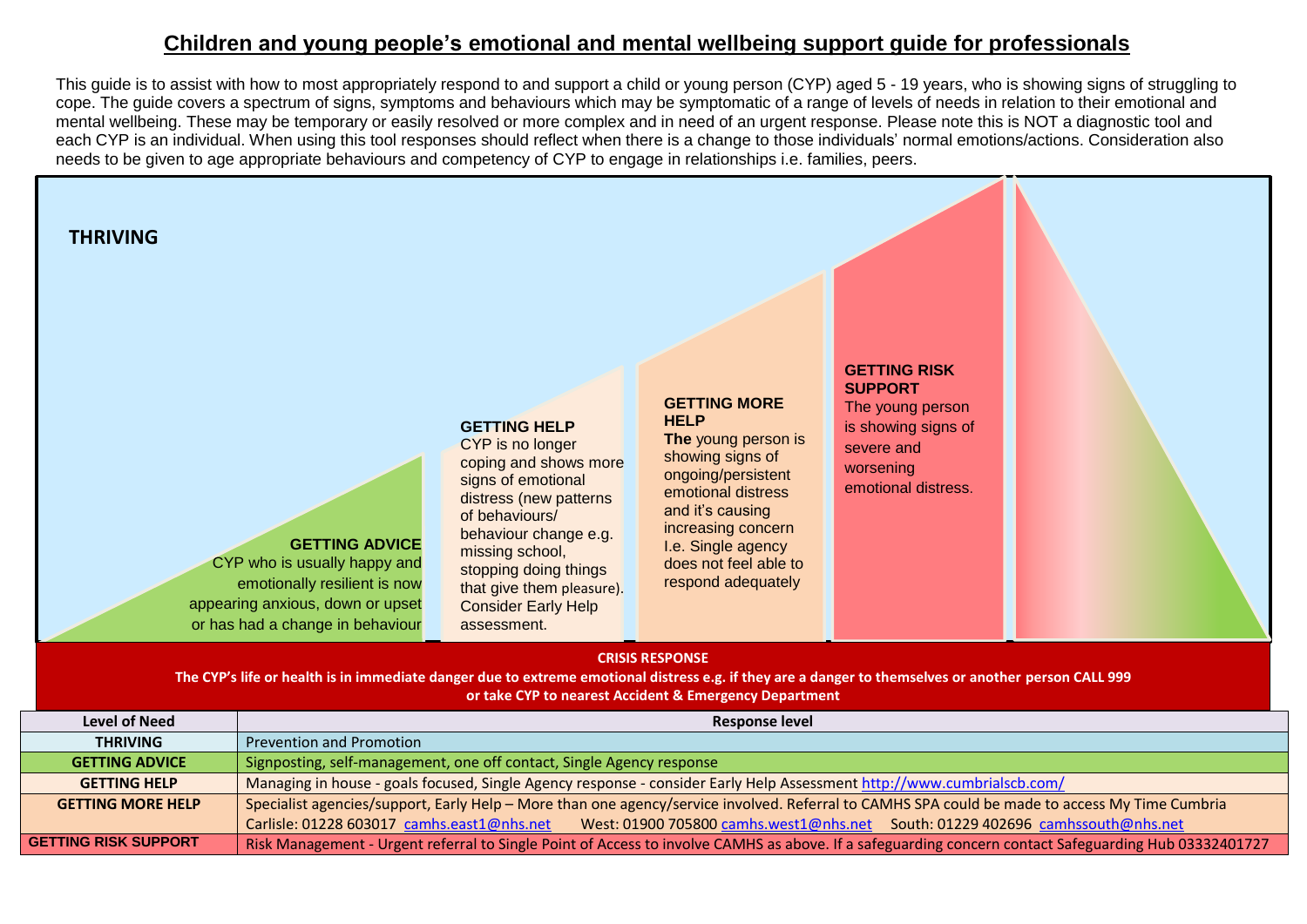|                              | Indicator/Signs Spectrum of emotional distress/wellbeing issues - taken from Mates in Mind list (if displaying 2 or more<br>indicators, move onto next column) |                                                                                                                                                                                                                                                                                                                                            |                                                                                                                                                                                                                                                                        |                                                                                                                                                                   |
|------------------------------|----------------------------------------------------------------------------------------------------------------------------------------------------------------|--------------------------------------------------------------------------------------------------------------------------------------------------------------------------------------------------------------------------------------------------------------------------------------------------------------------------------------------|------------------------------------------------------------------------------------------------------------------------------------------------------------------------------------------------------------------------------------------------------------------------|-------------------------------------------------------------------------------------------------------------------------------------------------------------------|
| Indicator/<br>Sign           | <b>GETTING ADVICE</b>                                                                                                                                          | <b>GETTING HELP</b>                                                                                                                                                                                                                                                                                                                        | <b>GETTING MORE HELP</b>                                                                                                                                                                                                                                               | <b>GETTING RISK SUPPORT</b><br><b>Consider these factors in</b><br>conjunction with each other<br>rather than individually when<br>considering an urgent referral |
| <b>Sleep</b>                 | Struggling to get to sleep<br>sometimes, mind whirring,<br>watching TV/Social media<br>late at night                                                           | Regularly struggling to sleep<br>- stress, anxiety, worrying<br>Sleep patterns causing<br>$\bullet$<br>concern - impacting on daily<br>life                                                                                                                                                                                                | Persistent/ongoing sleep<br>issues e.g. not getting to<br>sleep until early<br>hours/disturbing<br>dreams/waking in night.<br><b>Extreme lethargy</b>                                                                                                                  | Persistently not sleeping or<br>sleep for an hour or so and<br>then up all night                                                                                  |
| School/<br><b>Attendance</b> | Lethargy towards school but<br>goes, unusual tummy<br>aches/headaches when at<br>school, coming home ill<br>Attendance under 90%<br>(reasons why unknown)      | • Odd day off, regular illness,<br>tummy ache, headache etc.<br>• Change in attendance<br>pattern<br>• Attendance under 60%<br>Concerning patterns of<br>attendance<br><b>Disengaging from learning</b><br>$\bullet$<br>Not attaining as<br>$\bullet$<br>academically as previously -<br>change in progress/not<br>progressing as expected | Consistently having days off,<br>not wanting to go to<br>school/can't be bothered, off<br>ill regularly<br>Not managing a full day<br>Attendance under 40%<br>Academically struggling<br><b>High personal expectations</b><br><b>High parental expectations</b>        | Non attending<br><b>Academically struggling</b><br><b>High personal expectations</b>                                                                              |
| <b>Activities</b>            | Can't be bothered but will do<br>'stuff' when pushed/<br>encouraged                                                                                            | Starting to disengage -<br>regularly missing activities<br>Say they don't like things<br>anymore that they previously<br>loved or were positive about<br><b>Engaging with riskier</b><br>activities/behaviours                                                                                                                             | Stopped going to things or is<br>consistently missing<br>activities, can't be<br>bothered/no energy<br>Increasingly engaging in risk<br>taking behaviours and<br>encouraging others to take<br>part e.g. alcohol,<br>inappropriate sexual<br>behaviour, Prevent Agenda | Disengaged from all<br>previous activities, refuses to<br>take part in things<br>Persistently engaging in risk<br>taking behaviours                               |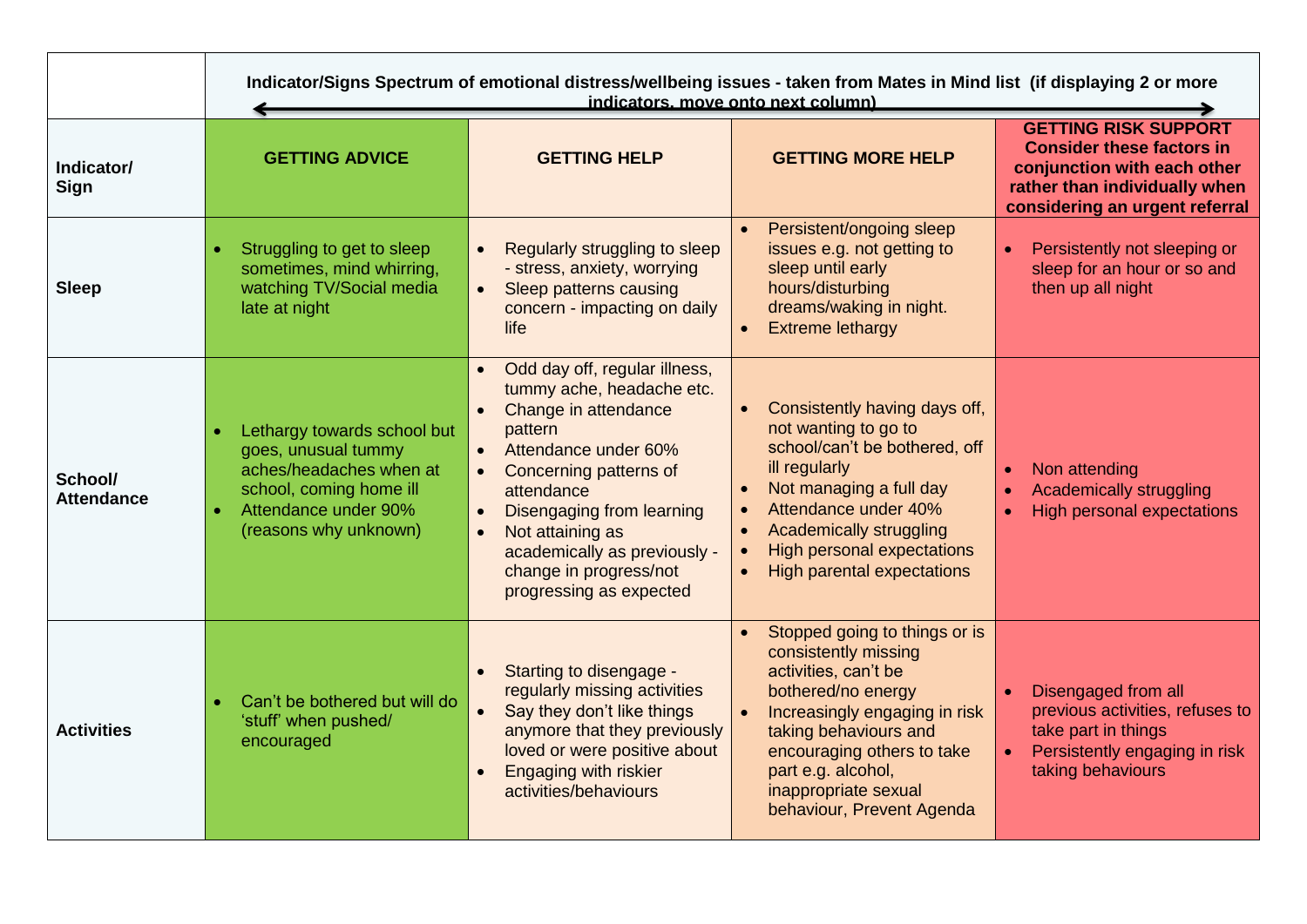| <b>Friends and</b><br><b>Family</b> | Circle of friends reducing<br>Starting to feel or look<br>isolated<br>Feeling bullied/starting to<br>bully others<br>Not communicating                                              | No longer joining in with<br>friends<br><b>Describing 'Nobody likes</b><br>me'<br>Friends starts to report<br>concerns<br><b>Bullying behaviours</b><br>$\bullet$<br>Not communicating<br>$\bullet$<br><b>Falling out with friends</b><br>$\bullet$<br><b>Isolation from family</b><br>Change in social media<br>activity i.e. increase/<br>decrease<br>Being guarded when asked<br>questions | Shutting out family and<br>friends<br>Not wanting to go out<br>Struggling to control temper<br>when talking to friends and<br>family<br>Inappropriate relationships<br>Vagueness of what they are<br>doing/going<br>History of Domestic Abuse,<br><b>Parental Mental Health,</b><br><b>Parental Substance Misuse,</b><br>Child or Parent previously a<br><b>Child Looked After</b>                                                                                                                                                   | Isolated from friends and<br>family, doesn't want to be<br>with/see them<br>Uncharacteristic and regular<br>angry communications<br><b>Controlling relationships</b><br>(victim of or creator of)                                                                                                                                                                                                                                                               |
|-------------------------------------|-------------------------------------------------------------------------------------------------------------------------------------------------------------------------------------|-----------------------------------------------------------------------------------------------------------------------------------------------------------------------------------------------------------------------------------------------------------------------------------------------------------------------------------------------------------------------------------------------|--------------------------------------------------------------------------------------------------------------------------------------------------------------------------------------------------------------------------------------------------------------------------------------------------------------------------------------------------------------------------------------------------------------------------------------------------------------------------------------------------------------------------------------|-----------------------------------------------------------------------------------------------------------------------------------------------------------------------------------------------------------------------------------------------------------------------------------------------------------------------------------------------------------------------------------------------------------------------------------------------------------------|
| <b>Emotions/Energy</b>              | No patience<br><b>Feeling vindicated</b><br><b>Feeling victimised</b><br>Quieter than usual<br>Starting to act out<br><b>Easily distracted</b><br>Hard to engage with<br>activities | Moody/snapping at people<br><b>Tearful</b><br>$\bullet$<br>Becoming irrational/not<br>coping with simple<br>tasks/situations<br>Struggling to focus<br>$\bullet$<br>Worrying about things that<br>they can't control, but still<br>logical<br>Can't be bothered<br>'What's the point?'<br>Lack of /changes in self<br>esteem<br>Change in physical<br>appearance<br>Occasional panic attacks  | <b>Picking fights</b><br>Can't communicate feelings<br>Arguing more with family<br>and friends<br>Irrational decision making -<br>overreacting<br>Forgetful/lack of<br>concentration<br>Over controlling<br>Struggling to retain things<br>Illogical<br>$\bullet$<br><b>Obsessive</b><br>Struggling to move on from<br>things<br>Significant weight loss/gain<br>Regular panic attacks<br>Change in appetite - eating<br>more/less<br><b>Mood swings</b><br><b>Less resilient</b><br>Zoning out/disassociation -<br>patterns of this | Angry<br>$\bullet$<br>Fighting persistently with<br>friends/family others etc.<br>Crying all the time<br><b>Despair</b><br>No emotion<br>No control over emotions<br>Scared of life<br><b>Irrational worries</b><br>Overwhelmed/can't focus<br>Continually going back over<br>things, can't move on<br>Confused<br><b>Hopelessness</b><br><b>Nothing matters</b><br><b>Numb</b><br>Dramatic weight loss/gain<br><b>Feeling worthless</b><br>Thoughts of suicide |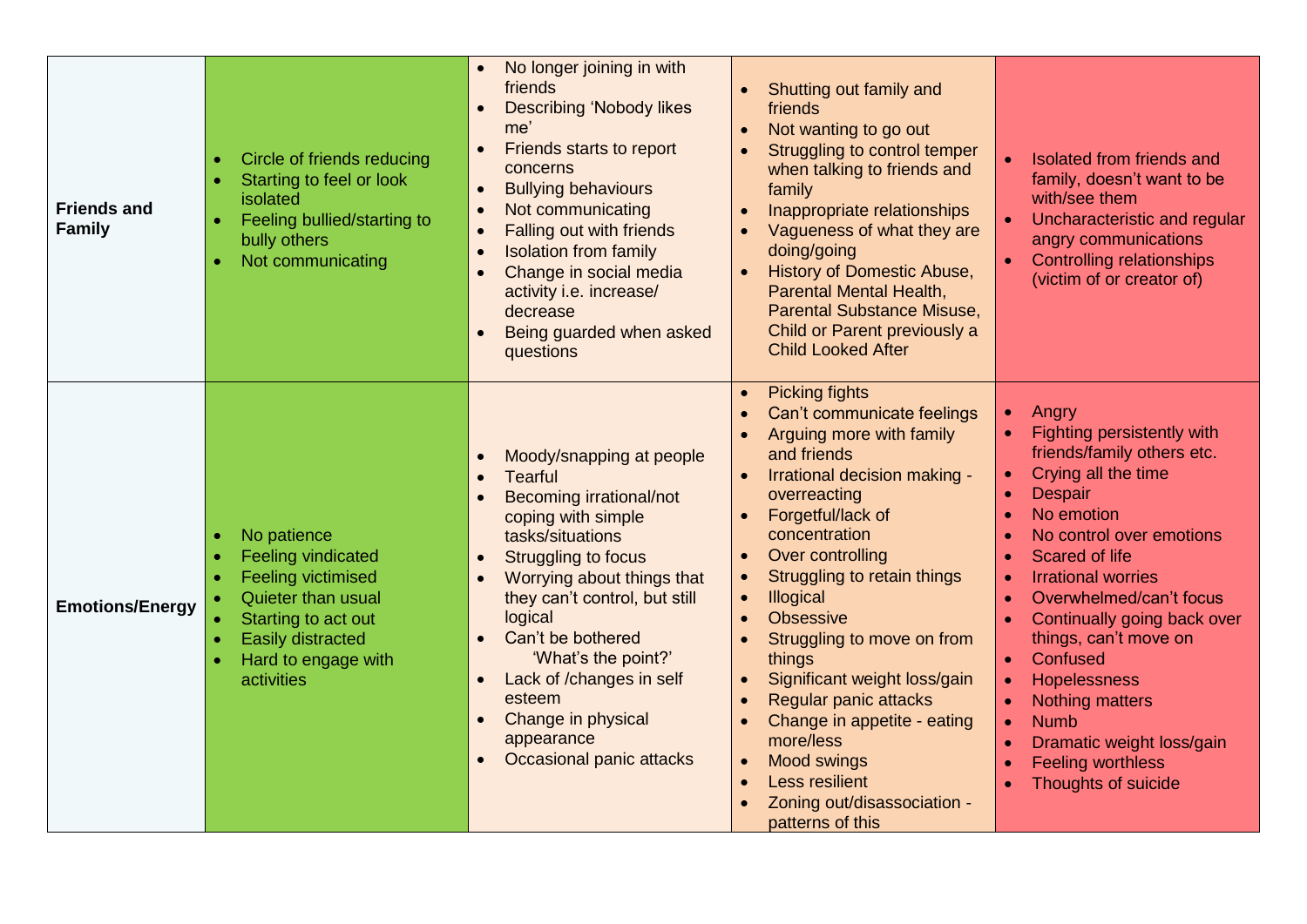|                 | <b>GETTING ADVICE</b>                                                                                                                                                                                                                                                                                                                                                                                                                                                                                                                                                                                                                                                                                                                                                                                                                                                                                                                                                                                                                 |
|-----------------|---------------------------------------------------------------------------------------------------------------------------------------------------------------------------------------------------------------------------------------------------------------------------------------------------------------------------------------------------------------------------------------------------------------------------------------------------------------------------------------------------------------------------------------------------------------------------------------------------------------------------------------------------------------------------------------------------------------------------------------------------------------------------------------------------------------------------------------------------------------------------------------------------------------------------------------------------------------------------------------------------------------------------------------|
| What you can do | Ensuring time for CYP to talk to you<br>$\bullet$<br>Ask the CYP what you can do and how you can help with the issue<br>$\bullet$<br>Look at other support offered in setting already<br>Offer resources that they can use - websites, activities that they can do i.e. Winston's Wish<br><b>Behaviour advice</b><br>Nurture groups<br>Happy to be me resource<br>Work out strategies of who can be with them including peers - Buddy systems/Peer support group work<br>Talk to parents/family/1:1 contact with family<br>Consider how best to engage them and talk e.g. is there a setting they prefer or feel comfortable in<br>Identify vulnerable children at regular staff meeting<br>$\bullet$<br>Record/share knowledge - COMMUNICATION<br>$\bullet$<br>Consistency in advice and communicating with CYP and family and others in setting. Are sources of help displayed for all to see<br>All staff e.g. lunchtime supervisors, adult helpers in school know procedure when they have a concern and what to do.<br>$\bullet$ |
|                 | Pastoral support - Class Teacher/Form Tutor all know their role in the support of CYP they are working with<br>Make observations about eating and behaviour for example. Has this changed?<br>Whole school assemblies around bullying/internet safety/getting help/friendships<br>$\bullet$<br>Review physical and academic development<br>$\bullet$                                                                                                                                                                                                                                                                                                                                                                                                                                                                                                                                                                                                                                                                                  |
|                 | <b>Emotional Literacy checklist</b><br><b>Student Mentor</b><br><b>Peer Mentoring</b><br><b>School Counsellor/Student Support</b>                                                                                                                                                                                                                                                                                                                                                                                                                                                                                                                                                                                                                                                                                                                                                                                                                                                                                                     |
|                 | Strengths and difficulties questionnaire<br>Awareness of LSCB guidance and thresholds. Are you and your staff/colleagues familiar with the Threshold Guidance<br>Encourage hobbies/help pursue interests and see what is out there and how child/CYP can access them.<br>Ensure there is a key trusted adult/worker for the child/young person<br>Spend time at break and lunch with the child/CYP.                                                                                                                                                                                                                                                                                                                                                                                                                                                                                                                                                                                                                                   |
|                 | Look at roles the CYP could play to help build confidence and self esteem<br><b>Circle Time</b><br><b>Making stress balls</b><br>Island of competence (strengths based)<br>Develop a clear internal and external pathways - putting in place strategies                                                                                                                                                                                                                                                                                                                                                                                                                                                                                                                                                                                                                                                                                                                                                                               |
|                 |                                                                                                                                                                                                                                                                                                                                                                                                                                                                                                                                                                                                                                                                                                                                                                                                                                                                                                                                                                                                                                       |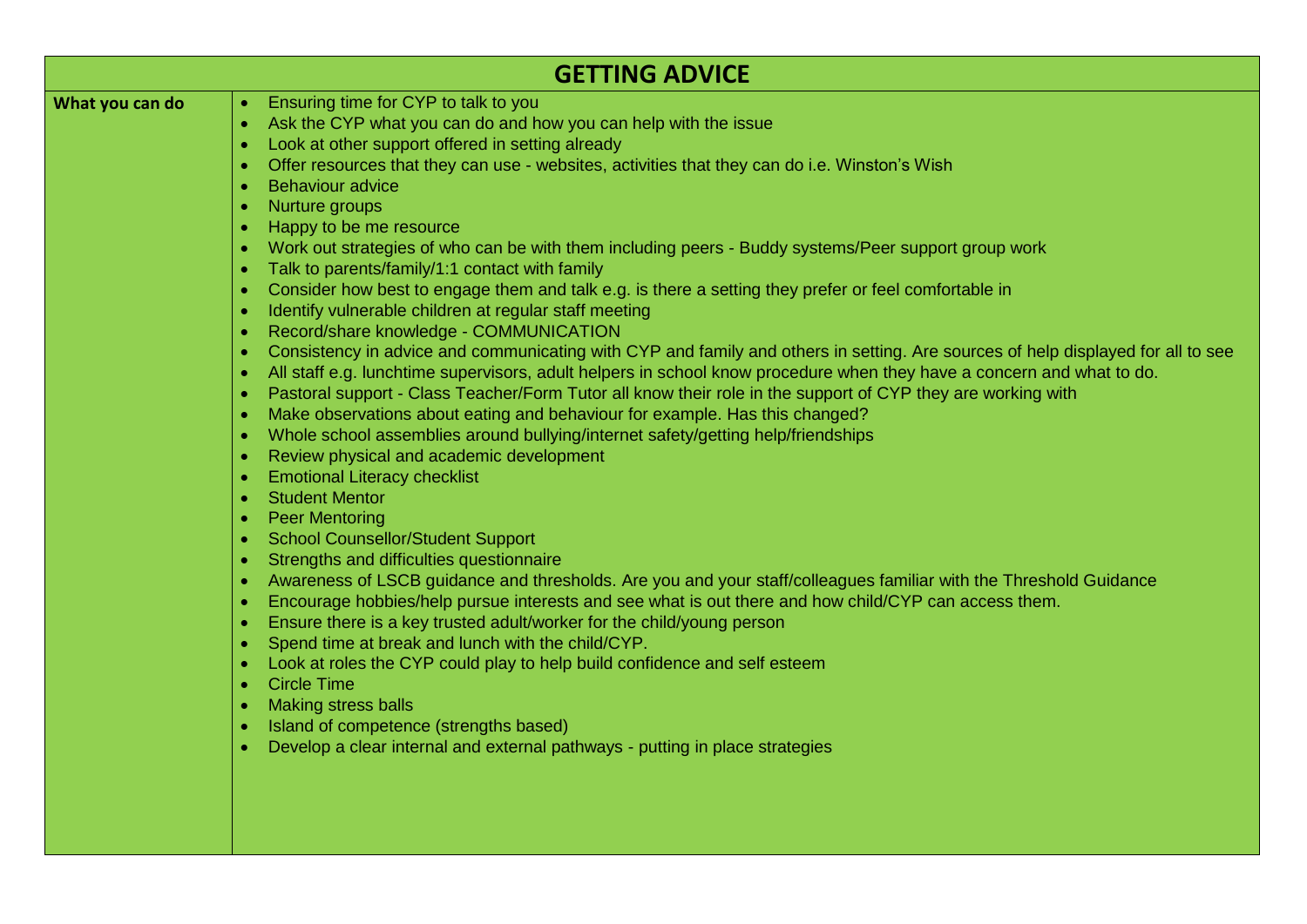| Who can help?<br><b>Referral and Support</b><br><b>Refer to LSCB Support</b><br>and Services for<br><b>Families directory</b><br>http://www.cumbrial<br>scb.com/professional<br>s/supportandservices<br>forfamilies/supportse<br>rvicesfamilies.asp | <b>School:</b><br>Education/college /nursery pastoral system/mentors<br><b>School Counsellor</b><br><b>Family Learning</b><br>$\bullet$<br><b>Breakfast Club</b><br><b>After School Clubs</b><br><b>SERIS</b> worker<br>$\bullet$<br><b>Pastoral Team</b><br>$\bullet$<br><b>Community Services/Support:</b><br>Youth Providers i.e. Youth Zone - mentors<br>$\bullet$<br>Community Centres - activities, youth clubs<br>$\bullet$<br>Salvation army - https://www.salvationarmy.org.uk/map-page - youth clubs, toddler groups etc<br>$\bullet$<br><b>Young Carer visits/home visits</b><br>$\bullet$<br>Faith based youth workers<br>$\bullet$<br>Outside of school clubs i.e. Active5 Cumbria<br>$\bullet$<br>Guides/scouts<br>$\bullet$                                                                                                                                                                                                                      |
|-----------------------------------------------------------------------------------------------------------------------------------------------------------------------------------------------------------------------------------------------------|-----------------------------------------------------------------------------------------------------------------------------------------------------------------------------------------------------------------------------------------------------------------------------------------------------------------------------------------------------------------------------------------------------------------------------------------------------------------------------------------------------------------------------------------------------------------------------------------------------------------------------------------------------------------------------------------------------------------------------------------------------------------------------------------------------------------------------------------------------------------------------------------------------------------------------------------------------------------|
|                                                                                                                                                                                                                                                     | <b>Professional Services:</b><br>Public Health 5-19 Service - http://www.cumbria.gov.uk/ph5to19/<br>$\bullet$<br>Children's Centres - http://www.cumbria.gov.uk/findmynearest/childrens_centres.asp<br>$\bullet$<br>Health visitors- https://www.cumbriapartnership.nhs.uk/our-services/children-families/our-children-and-families-services<br>$\bullet$<br>Children Looked after Health Team - https://www.cumbriapartnership.nhs.uk/our-services/children-families/our-children-and-<br>families-services<br>Early Help Team - http://www.cumbrialscb.com/professionals/earlyhelp/earlyhelptteamleaflet.asp<br>$\bullet$<br>Child Bereavement UK - https://childbereavementuk.org/<br>$\bullet$<br>EAL Support - http://www.cumbria.gov.uk/childrensservices/schoolsandlearning/ils/vselt/eal.asp<br>$\bullet$<br>Speech and Language - https://www.cumbriapartnership.nhs.uk/our-services/children-families/our-children-and-families-services<br>$\bullet$ |
| What can help?<br><b>Resources and</b><br>website                                                                                                                                                                                                   | KOOTH.com (online emotional support for 11 - 18 year olds) - https://kooth.com/<br>$\bullet$<br>NHS GO - http://www.nhsgo.uk/<br>Victim support - https://www.victimsupport.org.uk/<br>CAFCASS - https://www.cafcass.gov.uk/<br><b>Probation Trust</b><br>$\bullet$<br>Cumbria LSCB Website - http://www.cumbrialscb.com/<br>ChildLine - https://www.childline.org.uk/<br>$\bullet$<br>NSPCC - https://www.nspcc.org.uk/<br>$\bullet$<br>Family Lives (Parent in prison) - http://www.familylives.org.uk/<br><b>CSE/Prevent websites</b>                                                                                                                                                                                                                                                                                                                                                                                                                        |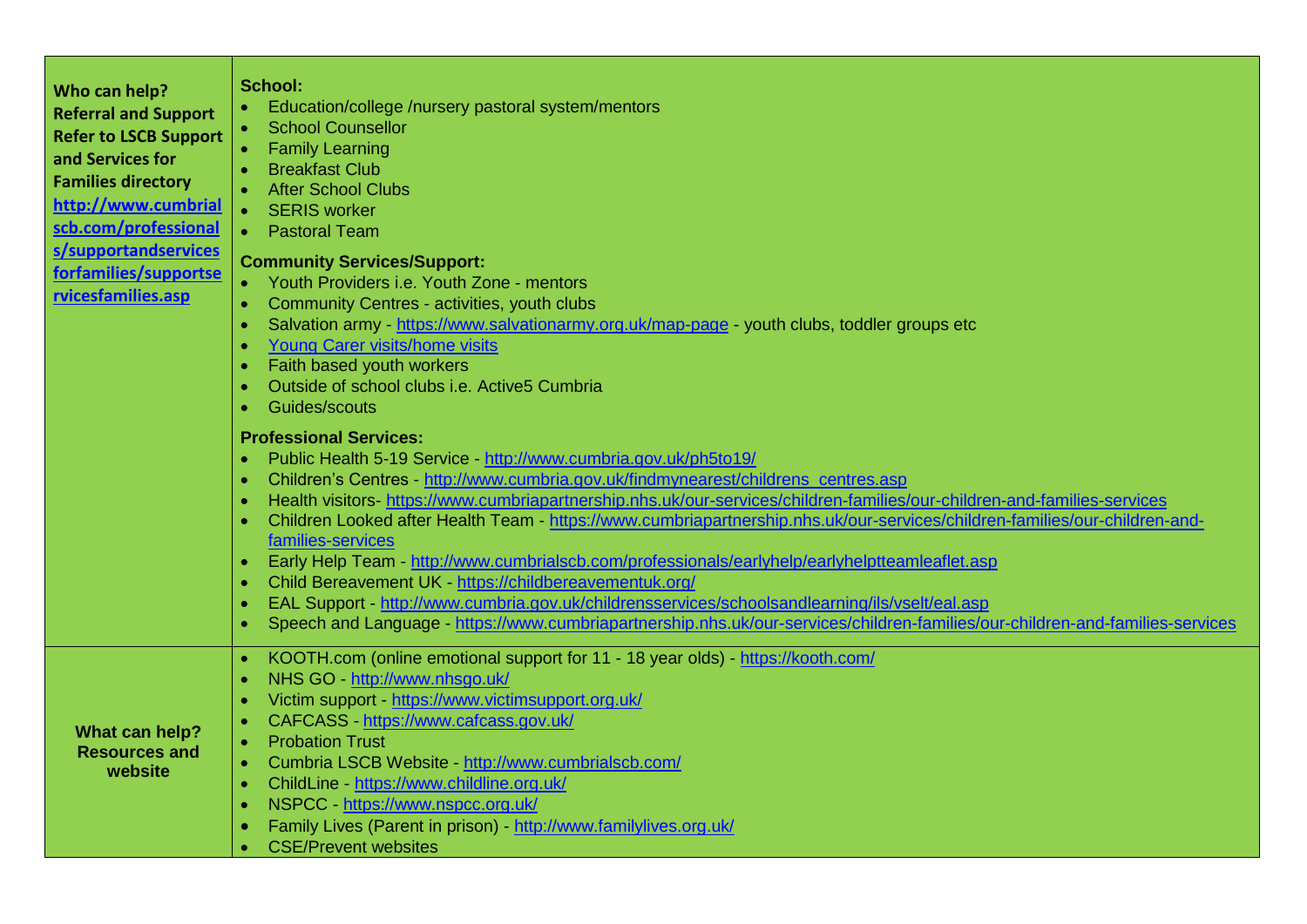| Young Minds - young people, parents/ carers, professionals https://youngminds.org.uk/<br>'Talk about for Teenagers' resource (LSCB)                                                           |
|-----------------------------------------------------------------------------------------------------------------------------------------------------------------------------------------------|
|                                                                                                                                                                                               |
|                                                                                                                                                                                               |
| NHS Choices http://www.nhs.uk/pages/home.aspx                                                                                                                                                 |
| Active Cumbria - http://www.activecumbria.org/                                                                                                                                                |
| Online support groups                                                                                                                                                                         |
| Bereavement: CBUK, Winston's Wish, Hospices, Jigsaw                                                                                                                                           |
| Suicide: SOBS, Samaritans, Sudden, Papyrus                                                                                                                                                    |
| Trauma: Brake, Sudden                                                                                                                                                                         |
| Bullying advice: www.bullying.co.uk, www.anti-bullyingalliance.org.uk, www.childline.org.uk, www.ditchthelabel.org,<br>www.nationalbullyinghelpline.co.uk, Vodafone Bullying Support          |
| Positive Body Image/Eating disorders: www.selfesteem.dove.co.uk, www.kidshealth.org, www.b-eat.co.uk, www.stem4.org.uk,<br>www.mind.org.uk, www.eating-disorders.org.uk, www.wellatschool.org |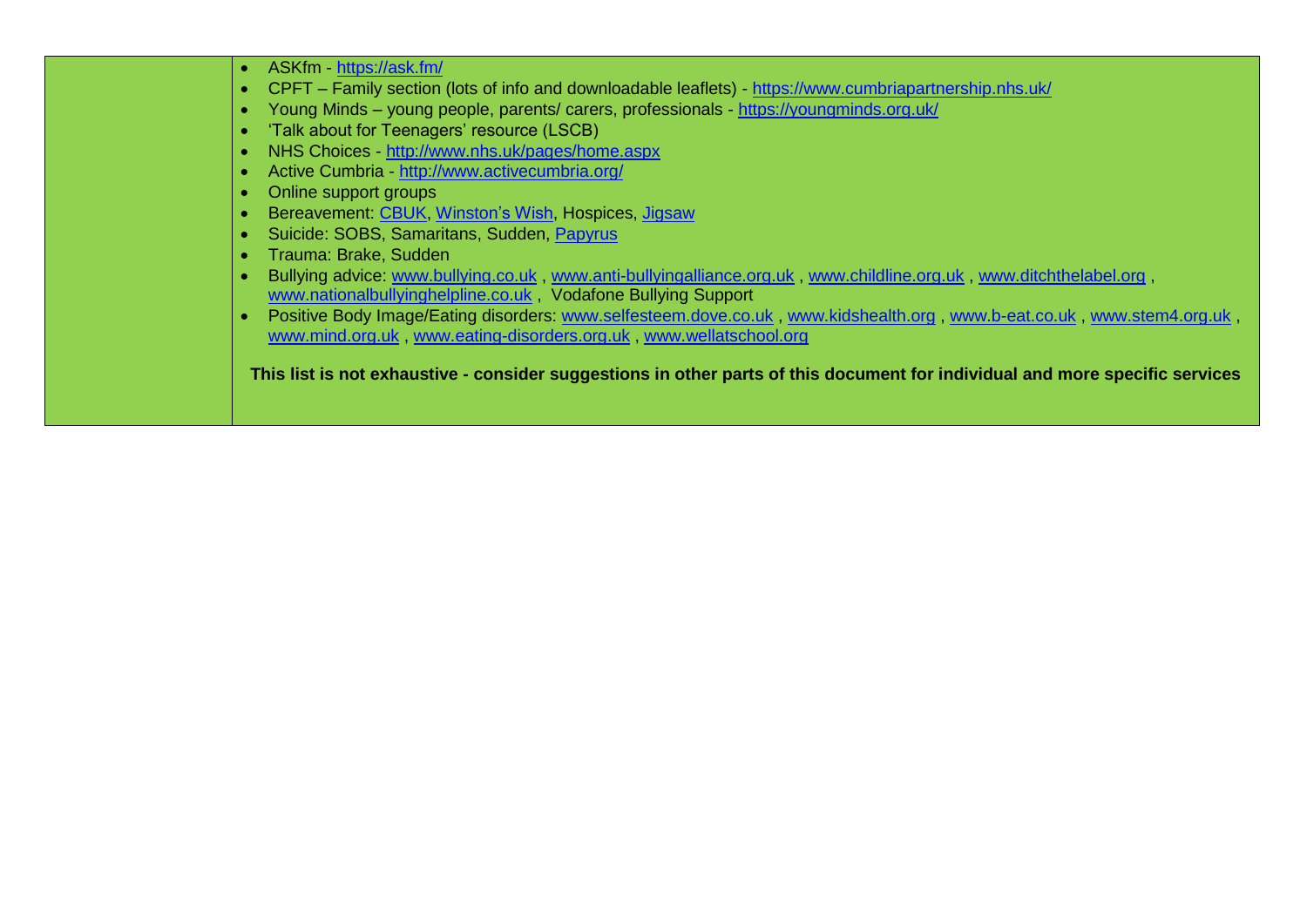|                 | <b>GETTING HELP</b>                                                                                                                                                                                                                                                                                                                                                                                                                                                                                                                                                                                                                                                                                                                                                                                                                                                                                                                                                                                                                                                                                                                                                                                                                                                                                                                                                                                                                                                                                                                                                                                                                                                                                                                                                                                                                                                                                                                                                                                                                                                                                                                                                                                                                                                                                                                                                                                                                                                                                                                                                                                                                                                      |
|-----------------|--------------------------------------------------------------------------------------------------------------------------------------------------------------------------------------------------------------------------------------------------------------------------------------------------------------------------------------------------------------------------------------------------------------------------------------------------------------------------------------------------------------------------------------------------------------------------------------------------------------------------------------------------------------------------------------------------------------------------------------------------------------------------------------------------------------------------------------------------------------------------------------------------------------------------------------------------------------------------------------------------------------------------------------------------------------------------------------------------------------------------------------------------------------------------------------------------------------------------------------------------------------------------------------------------------------------------------------------------------------------------------------------------------------------------------------------------------------------------------------------------------------------------------------------------------------------------------------------------------------------------------------------------------------------------------------------------------------------------------------------------------------------------------------------------------------------------------------------------------------------------------------------------------------------------------------------------------------------------------------------------------------------------------------------------------------------------------------------------------------------------------------------------------------------------------------------------------------------------------------------------------------------------------------------------------------------------------------------------------------------------------------------------------------------------------------------------------------------------------------------------------------------------------------------------------------------------------------------------------------------------------------------------------------------------|
| What you can do | Continue to talk to the child/young person<br>$\bullet$<br>Talk to the young person about completing an Early Help Assessment to identify most appropriate source of support and what<br>else is out there. Where possible get their consent to inform and include their family although this is not essential – but desirable<br>If the Early Help Assessment is in place but progress is slow or there is no change, or if you are struggling to find the most<br>appropriate services to support the CYP, consider referral to the Early Help and Family Panel, take advice from your Early Help<br><b>Officer</b><br>If consent is not given by the CYP but they will accept support this should be pursued<br>If the CYP refuses any other support, ensure contact is maintained with them through a trusted adult who can sustain a<br>relationship with them and assess any associated risks. Continue to offer support at regular intervals without pressure. Contact<br>EHA team or My Time Cumbria for further advice<br>Follow up any referrals made for another service if they do not respond. Consider the impact of a waiting list – is there an<br>alternative source of support?<br>Ensure that you know how to support this CYP back in your setting whilst they are getting external support - My Time Cumbria<br>will give advice. Explain that you want to know how to support the child/young person. Agree a time limit<br>Signpost to specific websites<br>Consider services such as Young Minds/Mermaids (transgender)<br>Consult specialists i.e. CAMHS/My Time Cumbria<br>Consider sources of support using Personnel Budget from Education Health Care Plan if appropriate<br>Explore other approaches - Mindfulness, Hypnotherapy<br>Contact the young person's GP<br>Consider support for the CYP through residential and community projects<br>Engage with their family and setting - encourage this link explaining that it will allow for a sharing of information and increased<br>support<br>Monitor risk using the Risk Assessment Tools available on the LSCB website e.g. Scaling Tool<br>Regularly review how they are - both informally and formally<br>Self-esteem/confidence work - is this available within your own resource. Refer to your Public Health Support for signposting<br>Parenting groups via Early Help Childrens Centre<br>Make good working links with local GP'S - meetings/phone calls regarding pupils<br>Keep in contact with parents/carers where possible to keep them aware of any issues and encourage open and honest<br>discussions between themselves and the CYP involved<br><b>COMMUNICATION</b> |
|                 |                                                                                                                                                                                                                                                                                                                                                                                                                                                                                                                                                                                                                                                                                                                                                                                                                                                                                                                                                                                                                                                                                                                                                                                                                                                                                                                                                                                                                                                                                                                                                                                                                                                                                                                                                                                                                                                                                                                                                                                                                                                                                                                                                                                                                                                                                                                                                                                                                                                                                                                                                                                                                                                                          |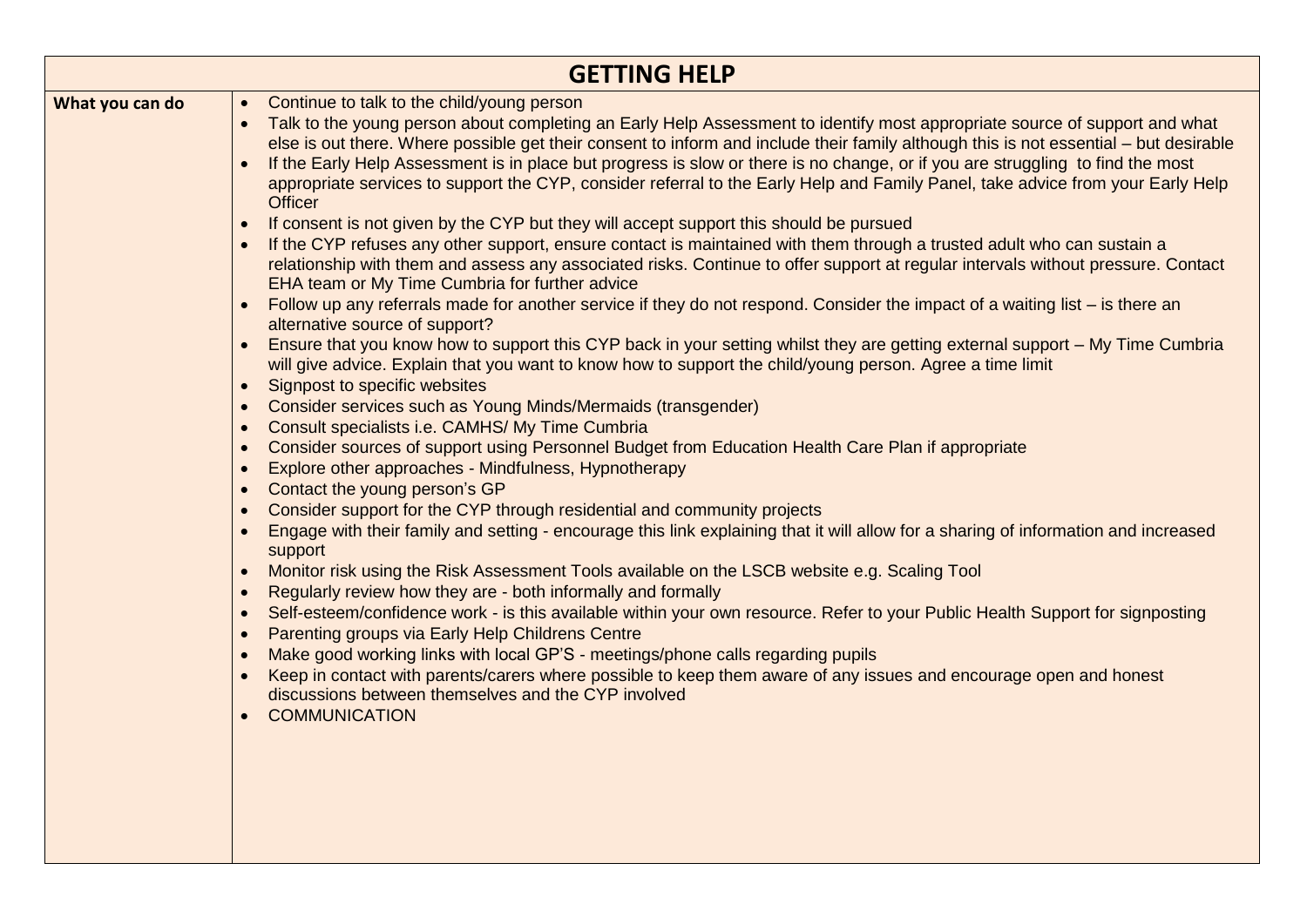| Who can help?                | School:                                                                                                                                                                 |
|------------------------------|-------------------------------------------------------------------------------------------------------------------------------------------------------------------------|
| <b>Referral and Support</b>  | <b>Pastoral Team</b><br>$\bullet$                                                                                                                                       |
|                              | <b>School Counsellor</b><br>$\bullet$                                                                                                                                   |
| <b>Refer to LSCB Support</b> | • Learning mentor                                                                                                                                                       |
| and Services for             | • SERIS worker/Education Welfare/Parent Support Advisor if available                                                                                                    |
| <b>Families directory</b>    | <b>Community Services/Support:</b>                                                                                                                                      |
| http://www.cumbrial          | British Legion - http://www.britishlegion.org.uk/<br>$\bullet$                                                                                                          |
| scb.com/professional         | $\bullet$<br><b>Church Communities</b>                                                                                                                                  |
| s/supportandservices         | <b>Food banks and links</b><br>$\bullet$                                                                                                                                |
| forfamilies/supportse        | Young Carers - http://www.carersuk.org/help-and-advice/practical-support/getting-care-and-support/young-carers-and-carers-of-<br>$\bullet$                              |
| rvicesfamilies.asp           | children-under-18?gclid=EAIaIQobChMI1Yzkg8-S1QIVSrXtCh3fYgGdEAAYAiAAEgKbZfD_BwE                                                                                         |
|                              | Carlisle and Eden Mind - http://www.cemind.org/                                                                                                                         |
|                              | Young Cumbria - http://www.youngcumbria.org.uk/                                                                                                                         |
|                              | SAFA - http://www.safa-selfharm.com/services/training.html                                                                                                              |
|                              | <b>Professional Services:</b>                                                                                                                                           |
|                              | Public Health 5-19 Service - http://www.cumbria.gov.uk/ph5to19/                                                                                                         |
|                              | Edge of Care/LAC Emotional Health/Wellbeing Officers                                                                                                                    |
|                              | Edge of Care (Barnardo's) - https://www.barnardos.org.uk/                                                                                                               |
|                              | My Time Cumbria - http://localoffer.cumbria.gov.uk/kb5/cumbria/fsd/service.page?id=ul71uGiiBZw                                                                          |
|                              | Focus family - http://www.focusonthefamily.com/                                                                                                                         |
|                              | Children's Centres - http://www.cumbria.gov.uk/findmynearest/childrens centres.asp                                                                                      |
|                              | Health Visitors - https://www.cumbriapartnership.nhs.uk/our-services/children-families                                                                                  |
|                              | <b>Educational Psychological Service</b>                                                                                                                                |
|                              | Counselling                                                                                                                                                             |
|                              | <b>EHCP Local Offer</b>                                                                                                                                                 |
|                              | Children Looked After Health Team - https://www.cumbriapartnership.nhs.uk/our-services/children-families                                                                |
|                              | <b>Targeted Youth Support Team</b>                                                                                                                                      |
|                              | Early Help Team - http://www.cumbrialscb.com/professionals/earlyhelp/earlyhelptteamleaflet.asp<br>Early Help and Family Support Panels (via Early Help Team link above) |
|                              | <b>Fire Service - Safe Houses</b>                                                                                                                                       |
|                              | Children's Community Health Team - Community Children's Nurses, Learning Disability Nurses, Physios/Occupational                                                        |
|                              | Therapists, Speech and Language therapists https://www.cumbriapartnership.nhs.uk/our-services/children-families                                                         |
|                              | <b>GP</b><br>$\bullet$                                                                                                                                                  |
|                              | Child Bereavement UK - https://childbereavementuk.org/                                                                                                                  |
|                              | CPFT Challenging Behaviour Early Intervention Service 2-11years - https://www.cumbriapartnership.nhs.uk/our-services/children-                                          |
|                              | families                                                                                                                                                                |
|                              | EAL Support - http://www.cumbria.gov.uk/childrensservices/schoolsandlearning/ils/vselt/eal.asp                                                                          |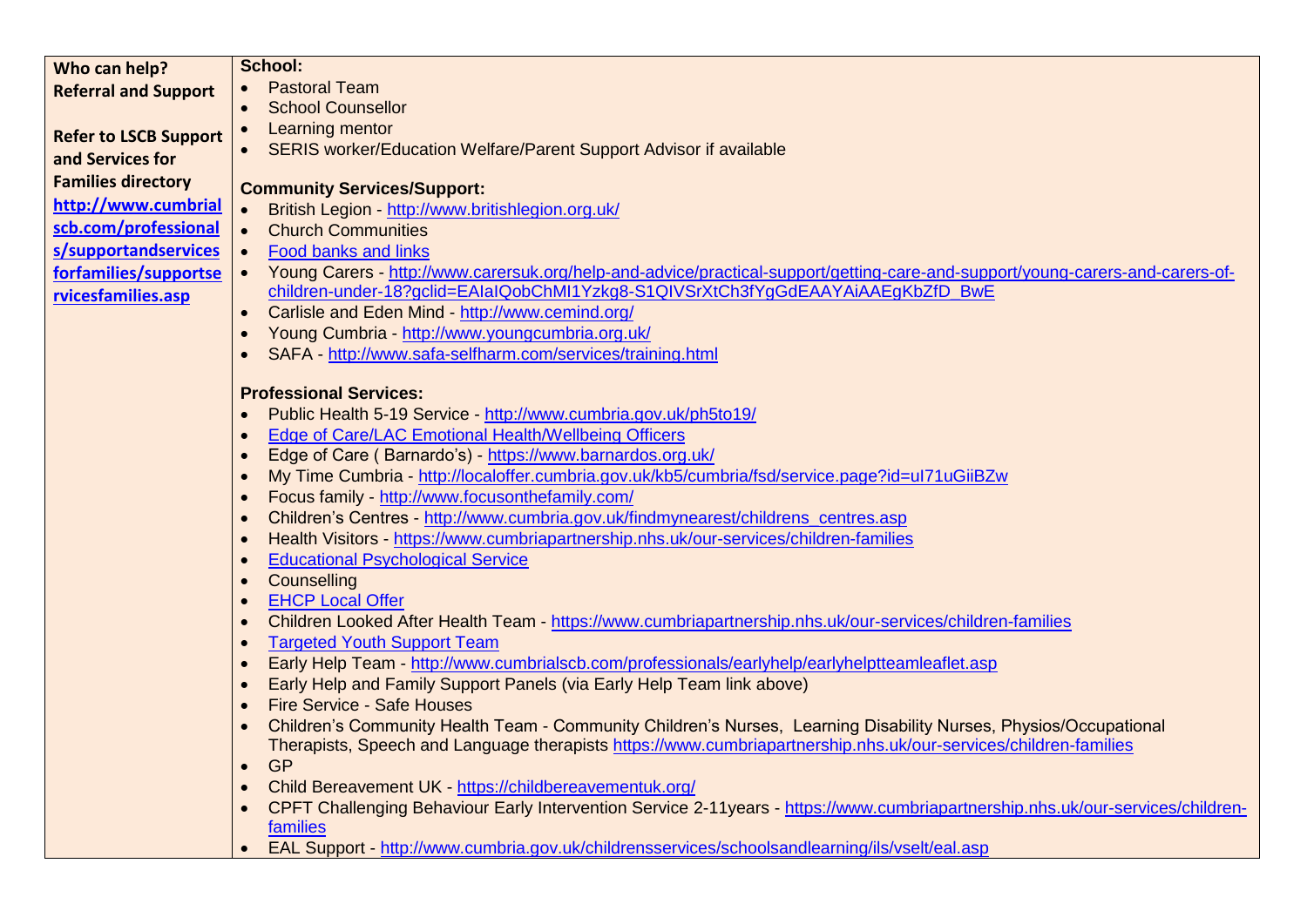|                                        | KOOTH.com (online emotional support for 11 - 18 year olds with counsellors available online 12 noon - 10pm) https://kooth.com/<br>$\bullet$ |
|----------------------------------------|---------------------------------------------------------------------------------------------------------------------------------------------|
|                                        | NHS GO - http://www.nhsgo.uk<br>$\bullet$                                                                                                   |
|                                        | Victim support - https://www.victimsupport.org.uk<br>$\bullet$                                                                              |
|                                        | CAFCASS - https://www.cafcass.gov.uk                                                                                                        |
|                                        | Probation Trust - http://www.clcrc.co.uk/about-us/links-and-partnerships.php                                                                |
|                                        | Cumbria LSCB Website - http://www.cumbrialscb.com                                                                                           |
|                                        | ChildLine - https://www.childline.org.uk<br>$\bullet$                                                                                       |
|                                        | NSPCC - https://www.nspcc.org.uk<br>$\bullet$                                                                                               |
|                                        | Family Lives (Parent in prison) - http://www.familylives.org.uk                                                                             |
|                                        | <b>CSE/Prevent websites</b>                                                                                                                 |
|                                        | ASKfm - https://ask.fm                                                                                                                      |
|                                        | CPFT - Family section (lots of info and downloadable leaflets) - https://www.cumbriapartnership.nhs.uk                                      |
|                                        | Young Minds - young people, parents/ carers, professionals - https://youngminds.org.uk<br>$\bullet$                                         |
| What can help?<br><b>Resources and</b> | 'Talk about for Teenagers' resource (LSCB)<br>$\bullet$                                                                                     |
| website                                | NHS Choices - http://www.nhs.uk/pages/home.aspx<br>$\bullet$                                                                                |
|                                        | Active Cumbria - http://www.activecumbria.org<br>$\bullet$                                                                                  |
|                                        | Online support groups<br>$\bullet$                                                                                                          |
|                                        | Bereavement: CBUK, Winston's Wish, Hospices, Jigsaw<br>$\bullet$<br>Suicide: SOBS, Samaritans, Sudden, Papyrus                              |
|                                        | Trauma: Brake, Sudden,                                                                                                                      |
|                                        | Bullying advice: www.bullying.co.uk, www.anti-bullyingalliance.org.uk, www.childline.org.uk, www.ditchthelabel.org,<br>$\bullet$            |
|                                        | www.nationalbullyinghelpline.co.uk, Vodafone Bullying Support                                                                               |
|                                        | Positive Body Image/Eating disorders: www.selfesteem.dove.co.uk, www.kidshealth.org, www.b-eat.co.uk, www.stem4.org.uk,                     |
|                                        | www.mind.org.uk, www.eating-disorders.org.uk, www.wellatschool.org                                                                          |
|                                        |                                                                                                                                             |
|                                        | This list is not exhaustive – consider other parts of this document for individual and specific services                                    |
|                                        |                                                                                                                                             |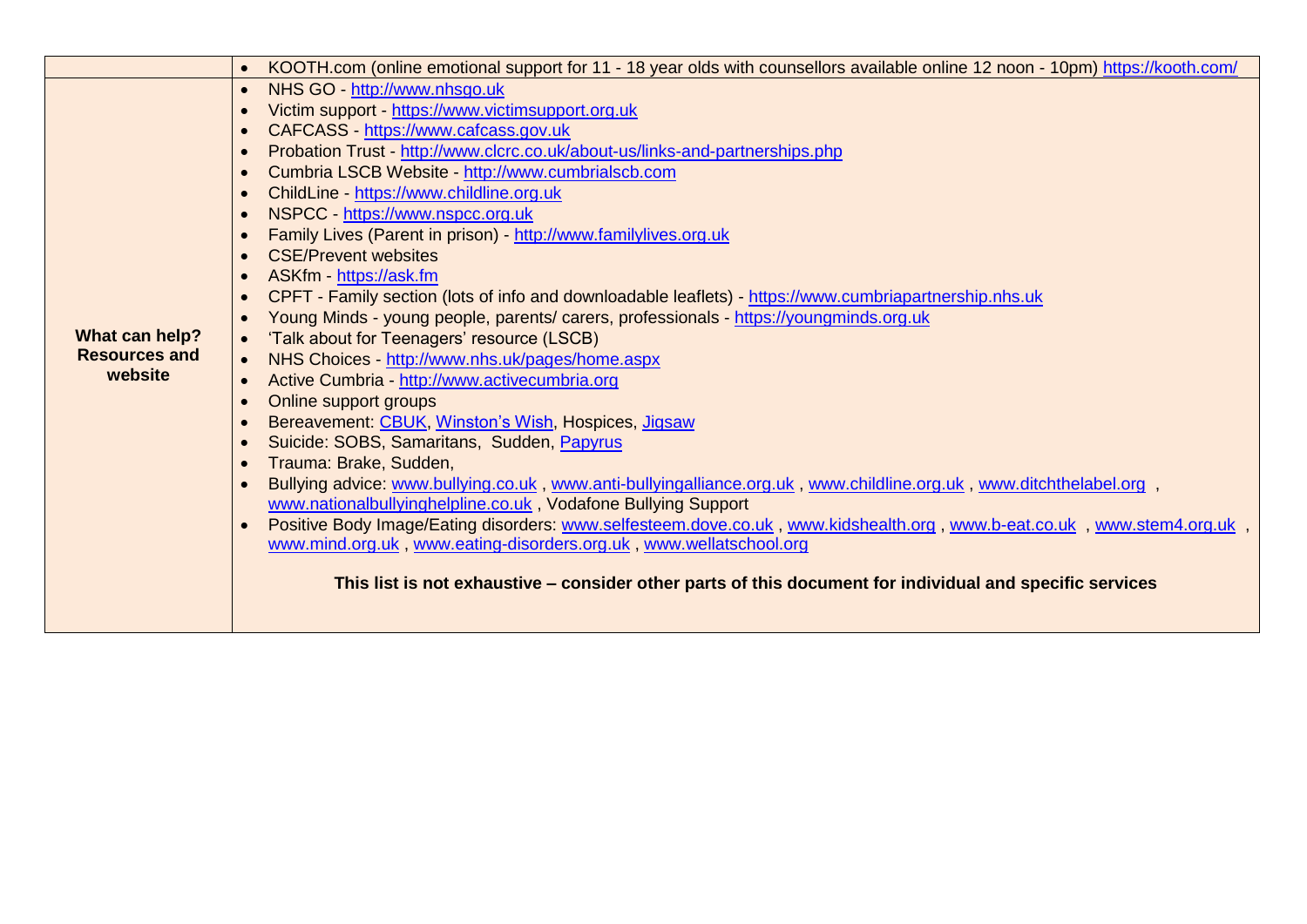| <b>GETTING MORE HELP</b> |                                                                                                                                                                                                                                                                                                                  |  |
|--------------------------|------------------------------------------------------------------------------------------------------------------------------------------------------------------------------------------------------------------------------------------------------------------------------------------------------------------|--|
| What you can do          | Actively seek permission from the CYP or their family to complete an early help assessment if concerns do not reduce (agree a<br>$\bullet$<br>timeline for this). Consider the impact of them not agreeing to this and refer to the LSCB Threshold Document<br>Set up regular meetings with the CYP<br>$\bullet$ |  |
|                          | • Pursue further getting other agencies involved at this stage and if the CYP is reluctant explain the implications of this not<br>happening eg may have to involve other people, seek medical advice or insist on parental involvement to help move the situation<br>on                                         |  |
|                          | Offer other services from within your own organisation and monitor if they have taken them up - trusted staff, staff with<br>$\bullet$<br>counselling/support experience                                                                                                                                         |  |
|                          | Speak to family if appropriate<br>Speak to Pastoral lead and share concerns with others in team i.e. Pastoral team meetings/triage meetings/safeguarding lead<br>Feedback weekly at the above to all staff i.e. staff confidential email system/SIMMS                                                            |  |
|                          | Pathways in school - Head of Year/House<br>$\bullet$<br>Be aware of indicators i.e. attendance, academic progress use the list above to assess change in their pattern of behaviour.<br>Information gathering on what else is going on/other issues from other staff eg re other siblings.                       |  |
|                          | Liaise with nursery/primary if appropriate<br>$\bullet$<br>Organising courses to signpost parents to i.e. Family Learning<br>$\bullet$                                                                                                                                                                           |  |
|                          | Learning mentor referred<br>Take time to consider the range of interventions available<br>Look at staff training needs and supervision if you or your staff are finding this challenging                                                                                                                         |  |
|                          | Seek advice from other agencies<br>$\bullet$<br>Signposting parents/family/carers to other agencies<br>$\bullet$                                                                                                                                                                                                 |  |
|                          | <b>COMMUNICATION</b><br>$\bullet$<br>Give CYP a responsible role if confidence is an issue. Include them in their own Needs Planning<br>$\bullet$<br><b>Explore Sleep/eating/behaviour clinics</b><br>$\bullet$                                                                                                  |  |
|                          | Onwards referrals within health/outside of health. Make yourself aware of what is available<br>Maintaining the child voice - clear goals and plan made with the CYP                                                                                                                                              |  |
|                          | Ensure where possible a Family Genograms when starting working with a family as this may give answers and fill gaps in<br>information<br>• Peers/Friendship group - are these there/strong/challenging                                                                                                           |  |
|                          | Use form tutor/class teacher as a point of contact, or to monitor<br>$\bullet$<br><b>Additional Learning support</b><br>$\bullet$<br>Review at pastoral meetings - monitoring attendance, behaviour, progress, ATL<br>$\bullet$                                                                                  |  |
|                          | Liaise with other professionals working with the CYP/family<br><b>Breakfast clubs</b>                                                                                                                                                                                                                            |  |
|                          | After school clubs<br>$\bullet$<br>Out of school activities <i>i.e.</i> Active Cumbria                                                                                                                                                                                                                           |  |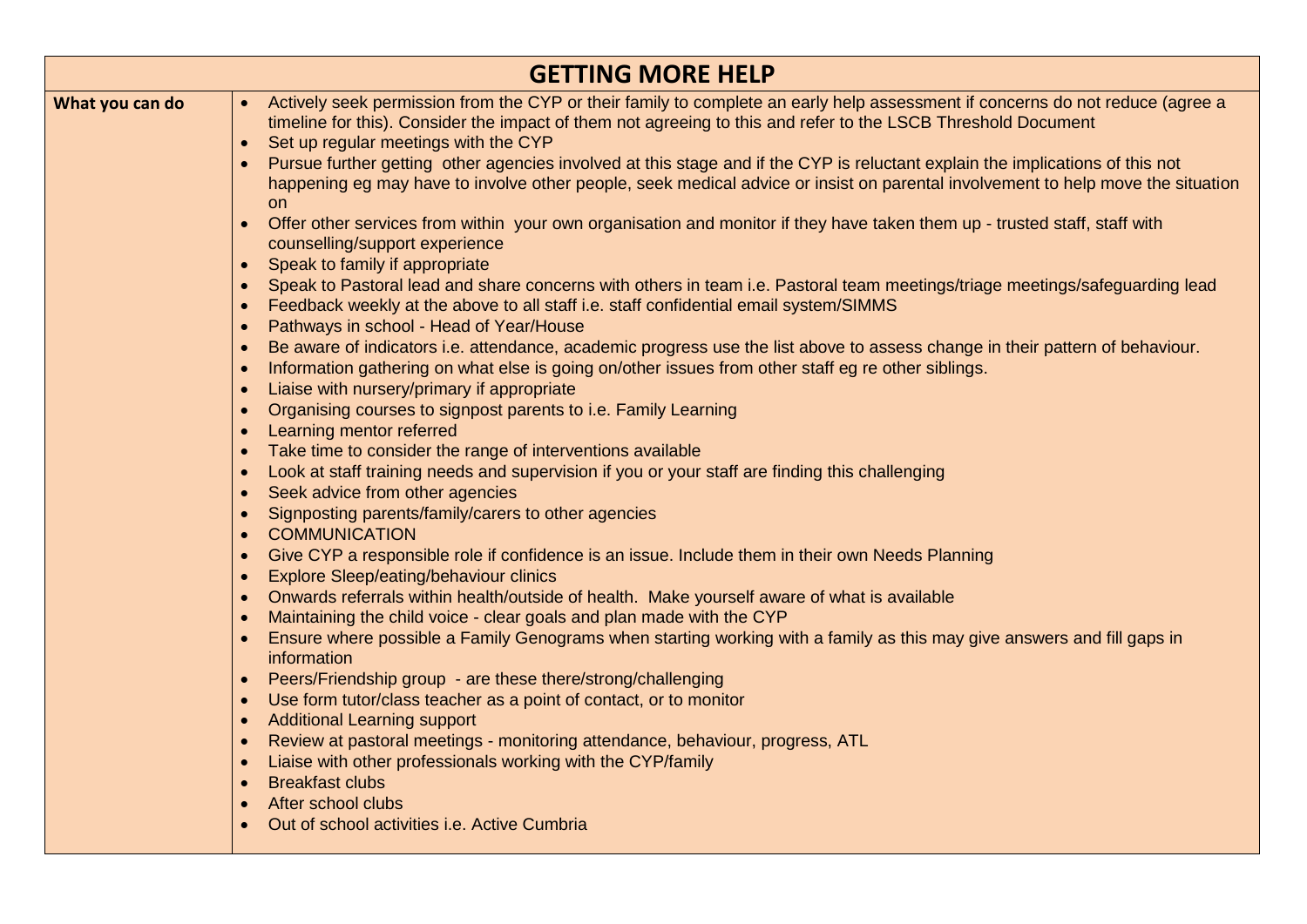| Who can help?                | <b>School:</b>                                                                                                                            |
|------------------------------|-------------------------------------------------------------------------------------------------------------------------------------------|
| <b>Referral and Support</b>  | <b>Pastoral Team</b>                                                                                                                      |
|                              | <b>School Counsellor</b><br>$\bullet$                                                                                                     |
| <b>Refer to LSCB Support</b> | • Learning Mentor                                                                                                                         |
| and Services for             | • Safeguarding Lead                                                                                                                       |
| <b>Families directory</b>    | SERIS worker/Education Welfare/Parent Support Advisor if available                                                                        |
|                              |                                                                                                                                           |
| http://www.cumbrial          | <b>Community Services/Support</b>                                                                                                         |
| scb.com/professional         | Barnardo's parenting classes, children's clubs through Barnardo's e.g. Monday Club - https://www.barnardos.org.uk/<br>$\bullet$           |
| s/supportandservices         | SAFA - http://www.safa-selfharm.com/                                                                                                      |
| forfamilies/supportse        | <b>Young Carers</b><br>$\bullet$                                                                                                          |
| rvicesfamilies.asp           | • Victim Support - https://www.victimsupport.org.uk/                                                                                      |
|                              | <b>Youth Providers</b>                                                                                                                    |
|                              | Bridgeway - http://www.thebridgeway.org.uk/                                                                                               |
|                              | MIND - https://www.mind.org.uk/                                                                                                           |
|                              | Inspira - https://www.inspira.org.uk/                                                                                                     |
|                              | Safety net http://safetynet.site/                                                                                                         |
|                              | NSPCC - https://www.nspcc.org.uk/                                                                                                         |
|                              | Impact/Riverside Housing - http://www.impacthousing.org.uk/ https://www.riverside.org.uk/                                                 |
|                              | Young Minds Helpline for Parents - https://youngminds.org.uk/find-help/for-parents/parents-helpline/<br>$\bullet$                         |
|                              | CAFCASS - Family Court support - https://www.cafcass.gov.uk/                                                                              |
|                              | East Cumbria Family Support i.e. 1:1 sessions - http://www.eastcumbriafamilysupport.org.uk/                                               |
|                              | CADAS - http://cadas.co.uk/                                                                                                               |
|                              | <b>Probation Trust</b>                                                                                                                    |
|                              |                                                                                                                                           |
|                              | <b>Professional Services:</b>                                                                                                             |
|                              | Early Help Assessment Team - http://www.cumbrialscb.com/professionals/earlyhelp/earlyhelptteamleaflet.asp<br>$\bullet$                    |
|                              | <b>GP</b><br>$\bullet$                                                                                                                    |
|                              | My Time Cumbria - http://localoffer.cumbria.gov.uk/kb5/cumbria/fsd/service.page?id=ul71uGiiBZw<br>$\bullet$                               |
|                              | Children's Centres - http://www.cumbria.gov.uk/findmynearest/childrens_centres.asp                                                        |
|                              | <b>Counselling services</b>                                                                                                               |
|                              | Children's Community Health Team - Community Children's Nurses, Learning Disability Nurses, Physios/Occupational                          |
|                              | Therapists, Speech and Language therapists https://www.cumbriapartnership.nhs.uk/our-services/children-families                           |
|                              | CPFT Challenging Behaviour Early Intervention Service 2-11years https://www.cumbriapartnership.nhs.uk/our-services/children-<br>$\bullet$ |
|                              | families                                                                                                                                  |
|                              | Strengthening Families Team - https://www.cumbriapartnership.nhs.uk/our-services/children-families<br>$\bullet$                           |
|                              | Children Looked After Health Team - https://www.cumbriapartnership.nhs.uk/our-services/children-families                                  |
|                              | <b>Step Up</b><br>$\bullet$                                                                                                               |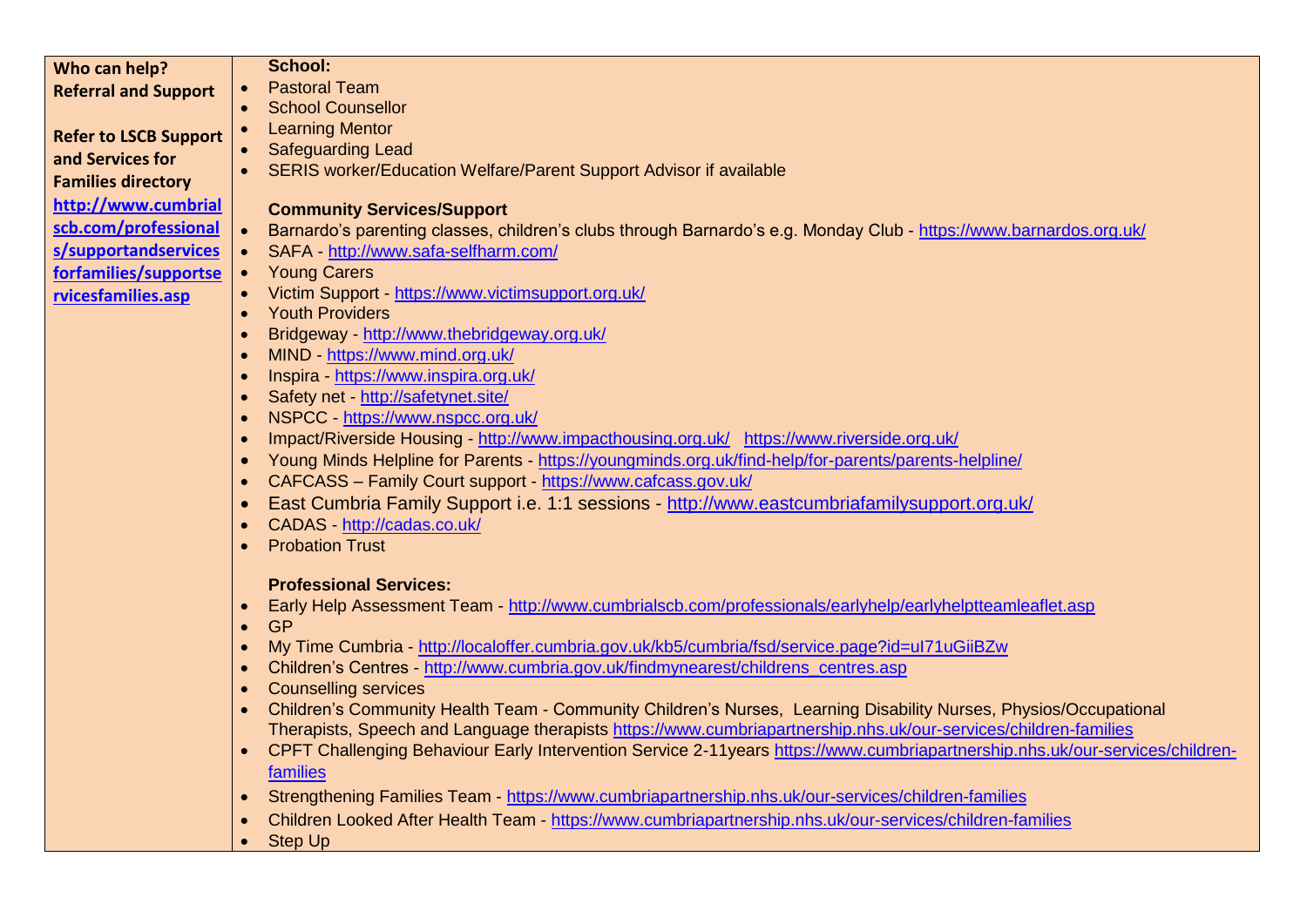|                      | <b>Early Help - Targeted Youth Support</b>                                                                                    |
|----------------------|-------------------------------------------------------------------------------------------------------------------------------|
|                      | <b>Access and Inclusion Teams</b>                                                                                             |
|                      | <b>Children Missing Education Team</b>                                                                                        |
|                      | <b>Inclusion Support Officers</b>                                                                                             |
|                      | <b>Homelessness Team</b>                                                                                                      |
|                      | <b>Community Police Support Officer</b>                                                                                       |
|                      | <b>Youth Offending Service</b>                                                                                                |
|                      | <b>Health and Wellbeing/Alcohol Outreach Workers</b>                                                                          |
|                      | <b>PAC Counselling and Art Therapy Carlisle</b>                                                                               |
|                      | Unity - drugs/alcohol - Parent/Carers                                                                                         |
|                      | First Step (parents/carers) / Adult Mental Health Services                                                                    |
|                      | <b>Pupil Referral Units</b>                                                                                                   |
|                      | <b>Educational Psychological Service</b>                                                                                      |
|                      | <b>SEND Team</b>                                                                                                              |
|                      | Specialist Advisory Teachers service - http://www.cumbria.gov.uk/childrensservices/schoolsandlearning/ils/vselt/              |
|                      | <b>Early Help and Family Support Panels</b>                                                                                   |
|                      | <b>Family Support Panels Family Group Conferencing</b>                                                                        |
|                      | Health Visitors - https://www.cumbriapartnership.nhs.uk/our-services/children-families                                        |
|                      | Turning the Spotlight (DV)                                                                                                    |
|                      | Paediatrician - Community and Acute - https://www.cumbriapartnership.nhs.uk/our-services/children-families                    |
|                      | Edge of Care/LAC Emotional Health and Wellbeing Officers (CCC)                                                                |
|                      | Early years Advisor/SENCO -                                                                                                   |
|                      | http://www.cumbria.gov.uk/childrensservices/childrenandfamilies/cfis/earlyyearsandchildcare/earlyyearsandchildcare.asp        |
|                      | Child Bereavement UK - https://childbereavementuk.org/                                                                        |
|                      | KOOTH.com (online emotional support for 11 - 18 year olds with counsellors available online 12 noon - 10pm) https://kooth.com |
|                      |                                                                                                                               |
|                      | • Public Health 5-19 Service - http://www.cumbria.gov.uk/ph5to19/<br>NHS GO - http://www.nhsgo.uk                             |
|                      | Victim Support - https://www.victimsupport.org.uk                                                                             |
|                      | CAFCASS - https://www.cafcass.gov.uk                                                                                          |
|                      | Probation Trust - http://www.clcrc.co.uk/about-us/links-and-partnerships.php                                                  |
| What can help?       | Cumbria LSCB Website - http://www.cumbrialscb.com                                                                             |
| <b>Resources and</b> | ChildLine - https://www.childline.org.uk                                                                                      |
| website              | NSPCC - https://www.nspcc.org.uk                                                                                              |
|                      | Family Lives (Parent in prison) - http://www.familylives.org.uk/                                                              |
|                      | <b>CSE/Prevent websites</b>                                                                                                   |
|                      | ASKfm - https://ask.fm                                                                                                        |
|                      | CPFT - Family section (lots of info and downloadable leaflets) - https://www.cumbriapartnership.nhs.uk                        |
|                      | Young Minds – young people, parents/ carers, professionals - https://youngminds.org.uk/                                       |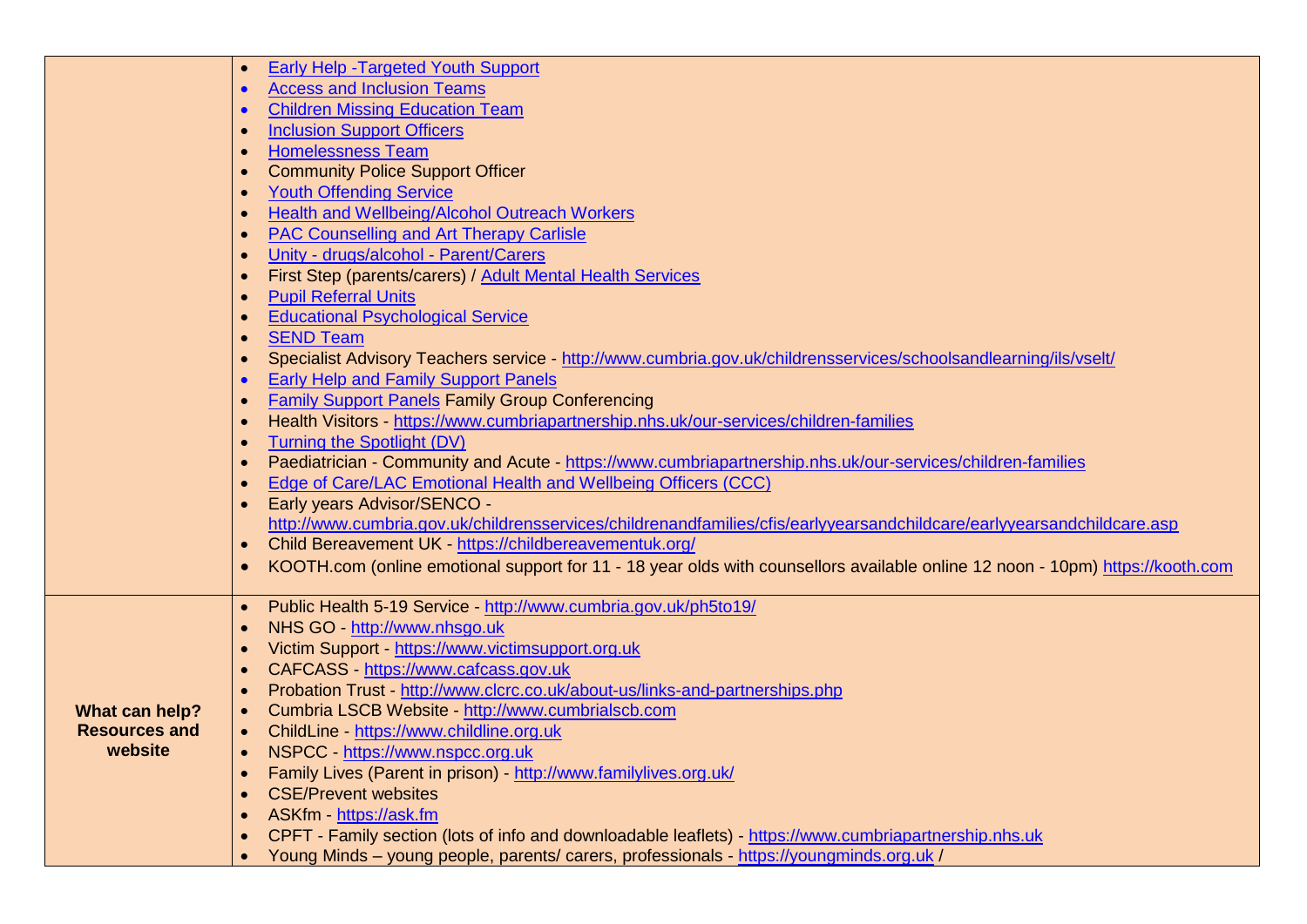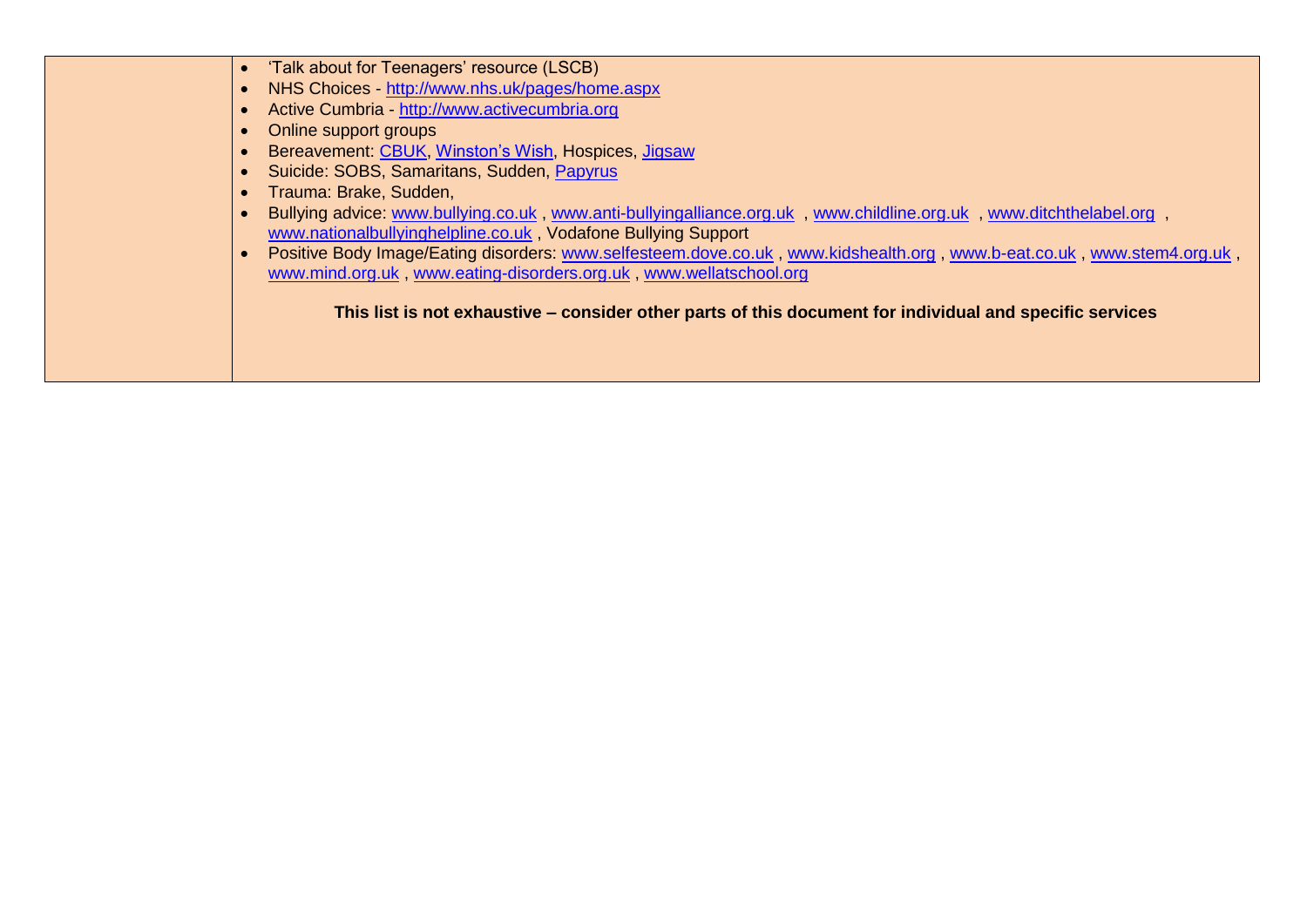| <b>GETTING RISK SUPPORT</b>                                         |                                                                                                                                                                                                                                                                                                                                                                                                                                                                                                                                                                                                                                                                                                                                                                                                                                                                                                                                                                                                                                                                                                                                                                                                                                                                                                                                                 |  |
|---------------------------------------------------------------------|-------------------------------------------------------------------------------------------------------------------------------------------------------------------------------------------------------------------------------------------------------------------------------------------------------------------------------------------------------------------------------------------------------------------------------------------------------------------------------------------------------------------------------------------------------------------------------------------------------------------------------------------------------------------------------------------------------------------------------------------------------------------------------------------------------------------------------------------------------------------------------------------------------------------------------------------------------------------------------------------------------------------------------------------------------------------------------------------------------------------------------------------------------------------------------------------------------------------------------------------------------------------------------------------------------------------------------------------------|--|
| What you can do                                                     | Continue to talk to child/young person<br>$\bullet$<br>Take advice from CAMHS/My time clearly describing your concerns and what you have done to address them<br>$\bullet$<br>Refer to the Cumbria LSCB Threshold Guidance to consider whether there are any safeguarding Issues running alongside the<br>$\bullet$<br>clinical concerns. Ensure that you are following your organisational Safeguarding procedures - involve your Safeguarding Lead<br>Identify risk and have a risk assessment/safety plan in place for CYP<br>$\bullet$<br>Ensure that an EHA has been completed and that all information is to hand and clear<br>$\bullet$<br>Ensure documentation is in place<br>$\bullet$<br>Chase up referrals as a matter of urgency if you are still waiting<br>$\bullet$<br>Call an Emergency TAC meeting if the level of concern does not constitute emergency referral - but where bringing together key<br>$\bullet$<br>people including the CYP (if appropriate) and family would help to assess the level of risk. Refer to the Early Help and family<br>Support panel if necessary<br>Guidance/supervision for key staff involved. COMMUNICATE. Ensure that everyone involved with the CYP is aware and that risk<br>assessing is shared<br>Look again at other agencies that can support the CYP and their family<br>$\bullet$ |  |
| Who can help?                                                       | <b>Contact GP</b><br>$\bullet$<br><b>School:</b>                                                                                                                                                                                                                                                                                                                                                                                                                                                                                                                                                                                                                                                                                                                                                                                                                                                                                                                                                                                                                                                                                                                                                                                                                                                                                                |  |
| <b>Referral and Support</b><br><b>Refer to LSCB Support</b>         | <b>Pastoral Team</b><br>$\bullet$<br><b>School Counsellor</b><br>$\bullet$<br><b>Learning Mentor</b><br>$\bullet$<br><b>Safeguarding Lead</b>                                                                                                                                                                                                                                                                                                                                                                                                                                                                                                                                                                                                                                                                                                                                                                                                                                                                                                                                                                                                                                                                                                                                                                                                   |  |
| and Services for<br><b>Families directory</b>                       | SERIS worker/Education Welfare/Parent Support Advisor if available<br>$\bullet$                                                                                                                                                                                                                                                                                                                                                                                                                                                                                                                                                                                                                                                                                                                                                                                                                                                                                                                                                                                                                                                                                                                                                                                                                                                                 |  |
| http://www.cumbrial<br>scb.com/professional<br>s/supportandservices | <b>Community Services/Support:</b><br><b>PAPYRUS-</b><br>$\bullet$<br>PODS (Positive Outcomes for Dissociative Syndrome)<br>$\bullet$<br><b>Young Minds helpline for parents</b><br>$\bullet$                                                                                                                                                                                                                                                                                                                                                                                                                                                                                                                                                                                                                                                                                                                                                                                                                                                                                                                                                                                                                                                                                                                                                   |  |
| forfamilies/supportse<br>rvicesfamilies.asp                         | <b>Professional Services:</b><br>CAMHS https://www.cumbriapartnership.nhs.uk/our-services/children-families<br>$\bullet$<br>Cumbria Safeguarding Hub - http://www.cumbria.gov.uk/childrensservices/childrenandfamilies/intervention.asp<br>$\bullet$<br>Access + Inclusion (children missing in education alcohol/drugs) -<br>$\bullet$<br>http://www.cumbria.gov.uk/childrensservices/schoolsandlearning/ils/accessandinclusion/<br>Virtual schools/PEPS/CLA - learning care workers - http://www.cumbria.gov.uk/childrensservices/schoolsandlearning/ils/vselt/<br>$\bullet$<br>MARAC - Domestic Abuse - house checks-storm alerts, IDVA's etc<br>$\bullet$<br><b>Police - Public Protection Unit</b><br>$\bullet$<br>A&E<br>$\bullet$<br>Children's Community Health Team - Community Children's Nurses, Learning Disability Nurses, Physios/Occupational<br>Therapists, Speech and Language therapists https://www.cumbriapartnership.nhs.uk/our-services/children-families                                                                                                                                                                                                                                                                                                                                                                 |  |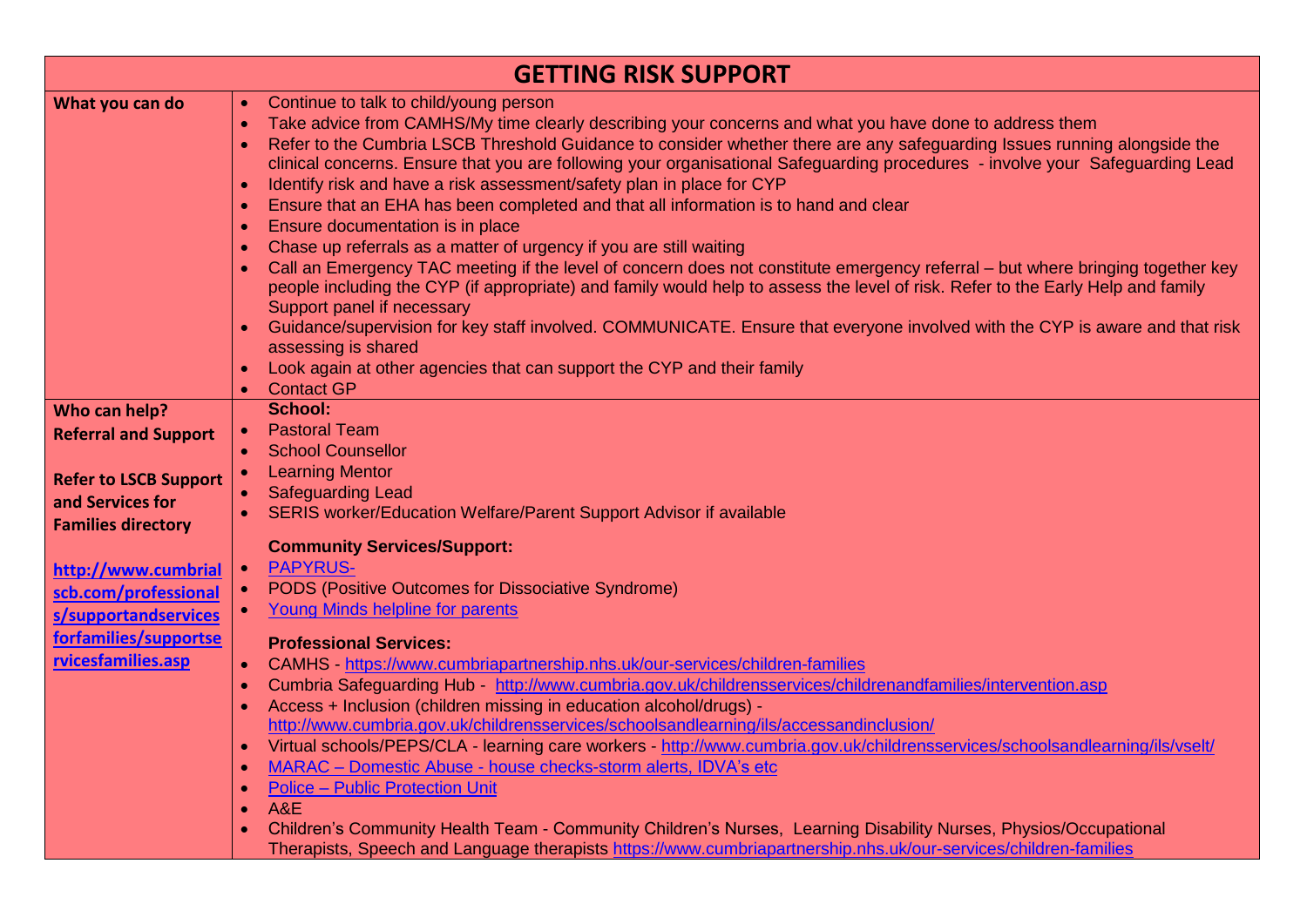|                                                   | GP.<br>$\bullet$                                                                                                                    |
|---------------------------------------------------|-------------------------------------------------------------------------------------------------------------------------------------|
|                                                   | <b>Cumbria Health on Call (CHOC)</b>                                                                                                |
|                                                   | Children Looked after Health Team - https://www.cumbriapartnership.nhs.uk/our-services/children-families                            |
|                                                   | Crisis Team (18+) https://www.cumbriapartnership.nhs.uk/our-services/mental-health/our-mental-health-services/community-            |
|                                                   | mental-health-services-for-adults                                                                                                   |
|                                                   | First Steps (18+)<br>$\bullet$                                                                                                      |
|                                                   | Short term foste - Homestay - http://www.cumbria.gov.uk/childrensservices/homestays/default.asp<br>$\bullet$                        |
|                                                   | <b>Rooms for Teenagers</b><br>$\bullet$                                                                                             |
|                                                   | CPFT Challenging Behaviour Early Intervention Service 2 - 11years - https://www.cumbriapartnership.nhs.uk/our-                      |
|                                                   | services/children-families                                                                                                          |
|                                                   | Alison Quinn - homeless teenagers<br>$\bullet$                                                                                      |
|                                                   | Child Bereavement UK - https://childbereavementuk.org/                                                                              |
|                                                   | Short Breaks Team/respite -                                                                                                         |
|                                                   | http://www.cumbria.gov.uk/childrensservices/schoolsandlearning/ils/shortbreaks/shortbreaksgrantapplication/shortbreaksandsupp       |
|                                                   | ortforfamilies/shortbreaksandsupportforfamilies.asp                                                                                 |
|                                                   | http://www.cumbria.gov.uk/childrensservices/childrenandfamilies/outreach.asp                                                        |
|                                                   | KOOTH.com (online emotional support for 11 - 18 year olds with counsellors available online 12 noon - 10pm) - https://kooth.com/    |
|                                                   | Public Health 5-19 Service - http://www.cumbria.gov.uk/ph5to19/NHS GO - http://www.nhsgo.uk/                                        |
| What can help?<br><b>Resources and</b><br>website | Victim support - https://www.victimsupport.org.uk/                                                                                  |
|                                                   | CAFCAS - https://www.cafcass.gov.uk/contact-us.aspx                                                                                 |
|                                                   | Probation Trust - https://www.gov.uk/government/organisations/national-probation-service<br>$\bullet$                               |
|                                                   | Cumbria LSCB Website - http://www.cumbrialscb.com/                                                                                  |
|                                                   | Chil Line - https://www.childline.org.uk/                                                                                           |
|                                                   | NSPCC - https://www.nspcc.org.uk/                                                                                                   |
|                                                   | Family Lives (parent in prison) - http://www.familylives.org.uk/advice/your-family/parenting/how-to-cope-if-a-parent-goes-to-prison |
|                                                   | <b>CSE/Prevent websites</b>                                                                                                         |
|                                                   | ASKfm - https://ask.fm/<br>$\bullet$                                                                                                |
|                                                   | Young Minds - young people, parents/ carers, professionals<br>$\bullet$                                                             |
|                                                   | 'Talk About for Teenagers' resource (LSCB)<br>$\bullet$                                                                             |
|                                                   | NHS Choices http://www.nhs.uk/pages/home.aspx                                                                                       |
|                                                   | Active Cumbria - http://www.activecumbria.org/                                                                                      |
|                                                   | Online support groups<br>$\bullet$                                                                                                  |
|                                                   | Bereavement: CBUK, Winston's Wish, Hospices, Jigsaw<br>$\bullet$                                                                    |
|                                                   | Suicide: SOBS, Samaritans, Sudden, Papyrus                                                                                          |
|                                                   | Bullying advice: www.bullying.co.uk, www.anti-bullyingalliance.org.uk, www.childline.org.uk, www.ditchthelabel.org,<br>$\bullet$    |
|                                                   | www.nationalbullyinghelpline.co.uk, Vodafone Bullying Support                                                                       |
|                                                   | Positive Body Image/Eating disorders: www.selfesteem.dove.co.uk, www.kidshealth.org, www.b-eat.co.uk, www.stem4.org.uk              |
|                                                   | www.mind.org.uk                                                                                                                     |